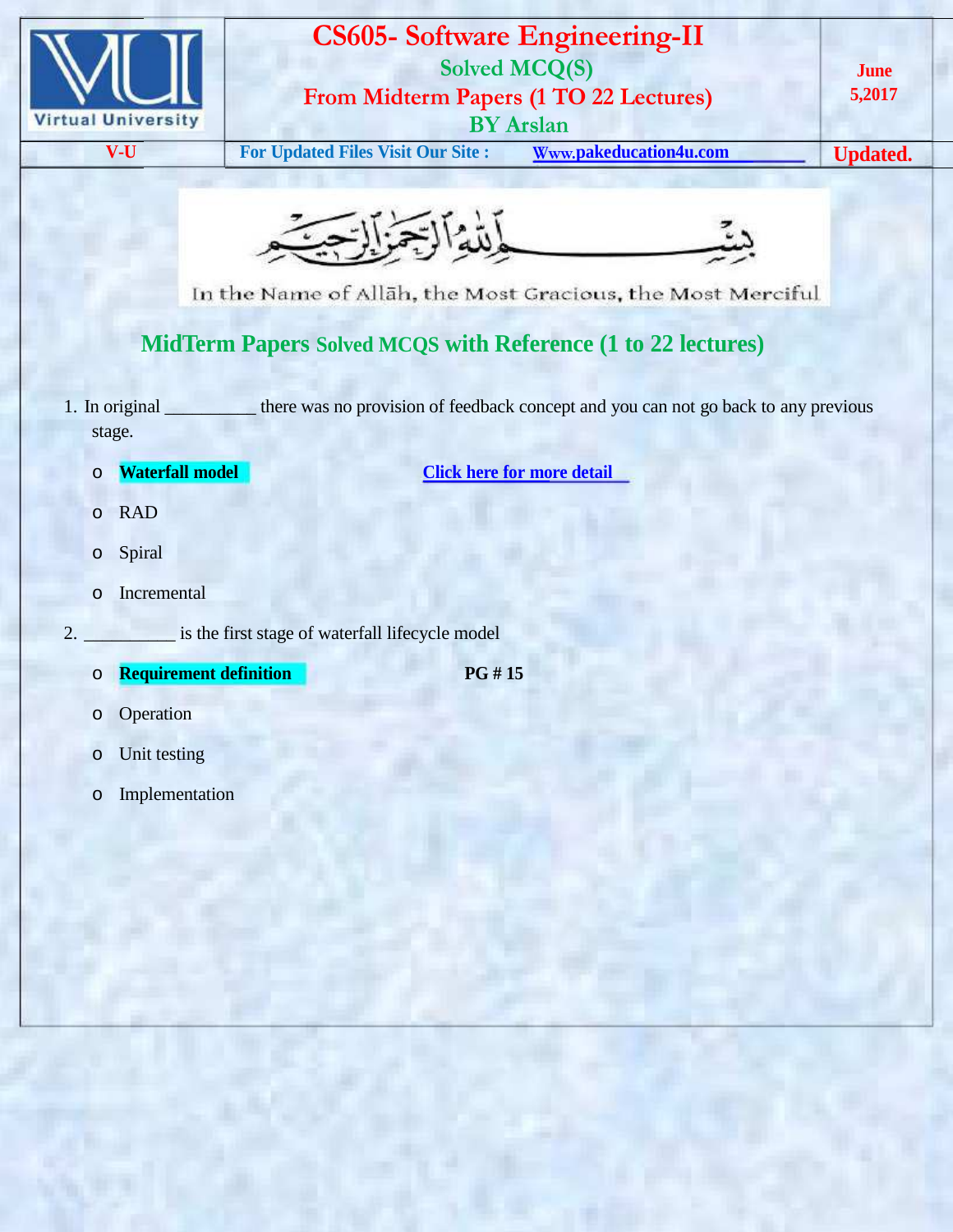- 3. The incremental model of software development is
	- o A reasonable approach when requirements are well defined.
	- o **A good approach when a working core product is required quickly.**
	- o The best approach to use for projects with large development teams and risky projects
	- o A revolutionary model that is not used for commercial products
- 4. Which statement is correct?
	- o **The greater the dependency between the components the greater is coupling**
	- o The lesser the dependency between the components the greater is coupling
	- o The greater the dependency between the components the lesser is coupling
	- o None of the given
- 5. Which of the following formula is used to calculate the exposure for each risk?
	- $\circ$  RE = Probability of the risk + Cost
	- o **RE = Probability of the risk x Cost PG # 89**

- $\circ$  RE = Probability of the risk  $\wedge$  Cost
- o None of the given choices

6. In \_\_\_\_\_\_\_\_\_\_\_\_\_\_\_ a team is structured along a traditional hierarchy of authority.

- o Random paradigm
- o Open paradigm
- o **Closed paradigm PG # 32**
- o Synchronous paradigm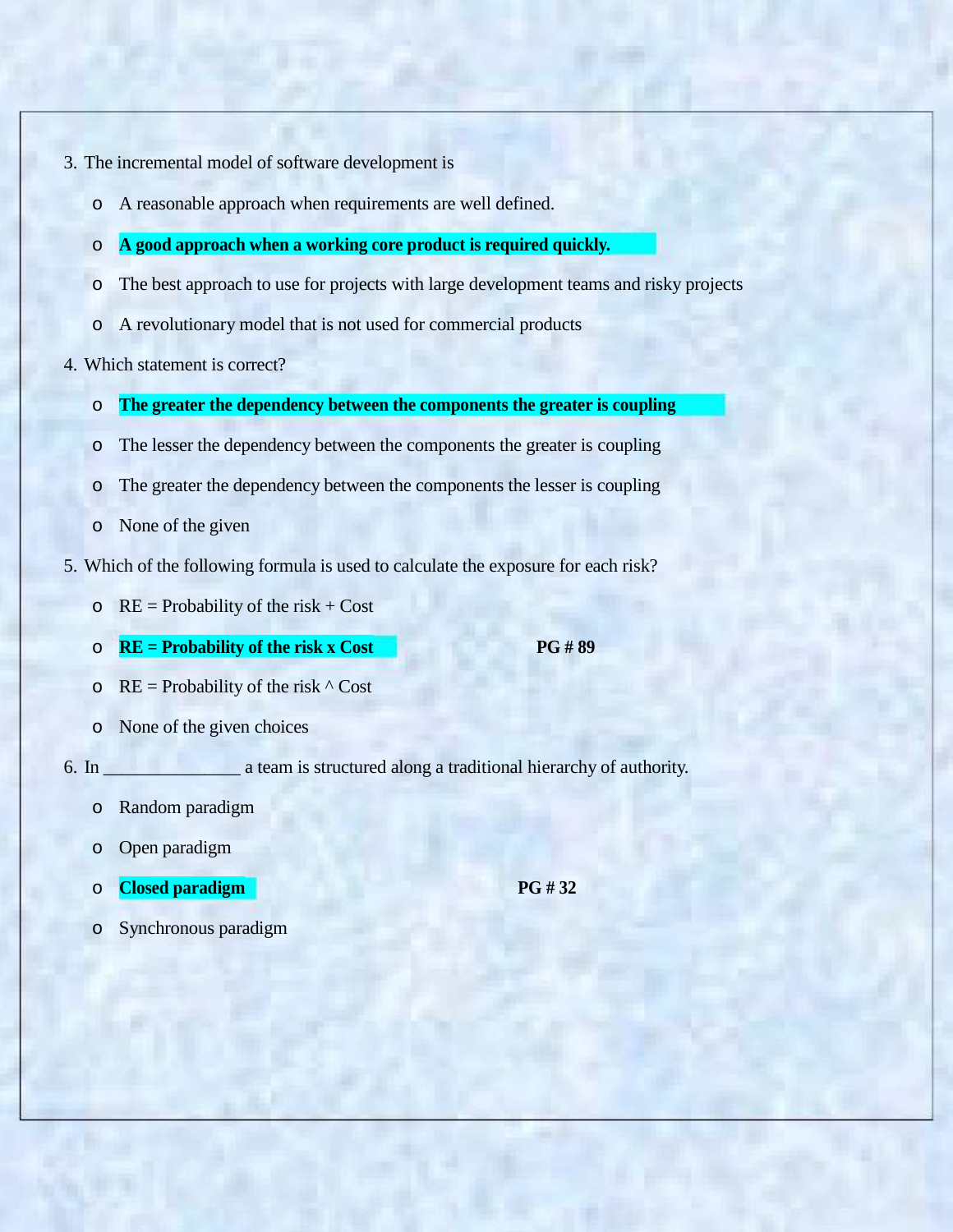- 7. In \_\_\_\_\_\_\_\_\_\_ a team is structured loosely and depends on individual initiative of the team members.
	- o Synchronous paradigm
	- o Open paradigm
	- o **Random paradigm PG # 32**
		-

- o Closed paradigm
- 8. An \_\_\_\_\_\_\_\_\_\_\_\_\_\_\_\_\_ is a user identifiable group of logically related data or control information maintained within the boundary of the application.
	- o **Internal logical file (ILF) PG # 42**
	- o External Interface file (EIF)
	- o External input
	- o External Query
- 9. The first, published model of software development process was:
	- o **Waterfall Model PG # 15**
	- o Incremental Model
	- o RAD Model
	- o Spiral Model
- 10. "Synchronize and Stabilize Model" has been adopted by:
	- o **Microsoft PG # 19**

- o IBM
- o Oracle Corporation
- o Sun Microsystems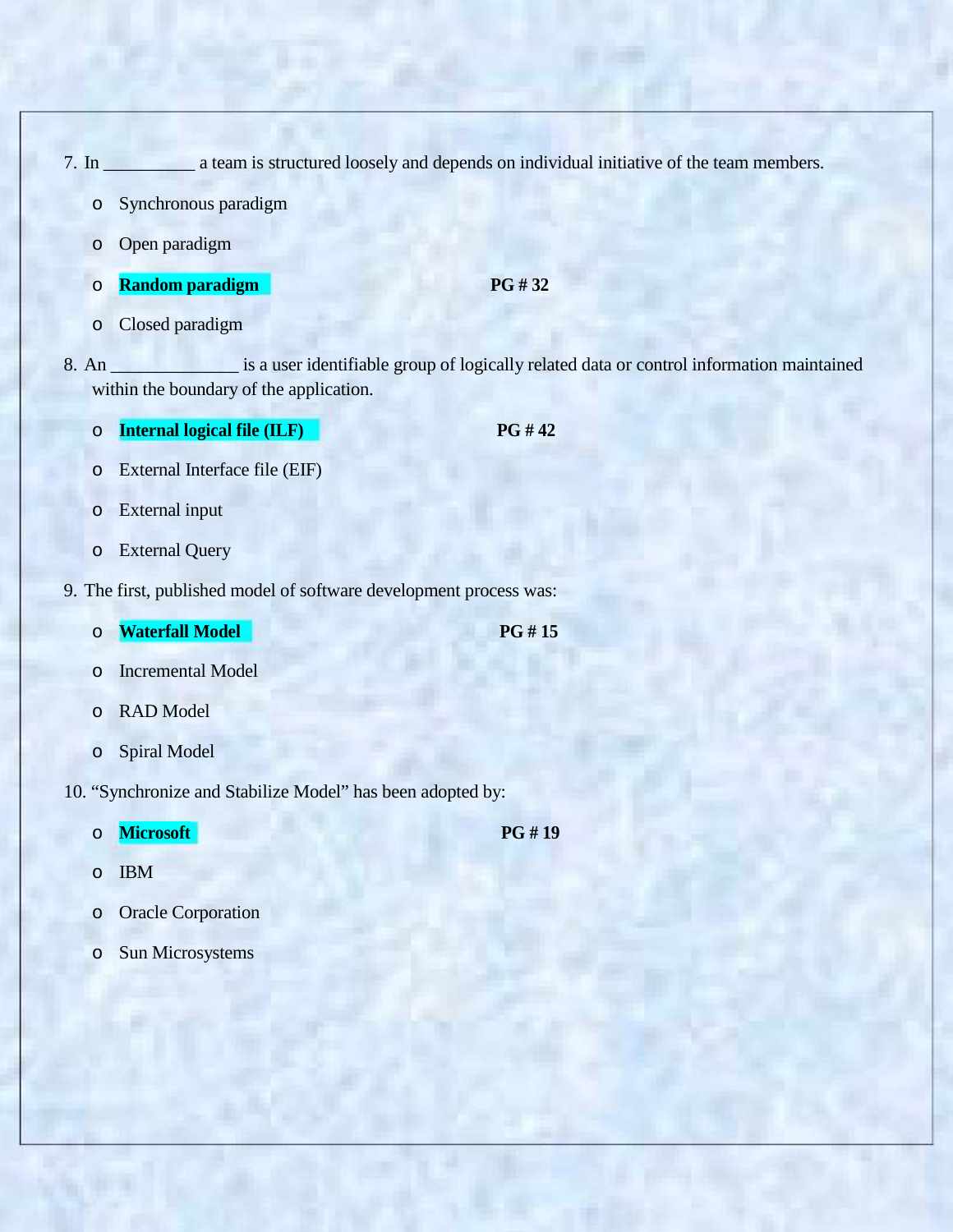| 11. Project management is __________ intensive activity                  |                                                                                                 |
|--------------------------------------------------------------------------|-------------------------------------------------------------------------------------------------|
| <b>People</b><br>$\circ$                                                 | <b>PG#30</b>                                                                                    |
| Product<br>$\circ$                                                       |                                                                                                 |
| Process<br>$\circ$                                                       |                                                                                                 |
| Resource<br>$\circ$                                                      |                                                                                                 |
|                                                                          | 12. An ___________ is the smallest unit of activity that is meaningful to the user(s) is called |
| Function point<br>$\circ$                                                |                                                                                                 |
| <b>Elementary process</b><br>$\circ$                                     | PG #43                                                                                          |
| Adjustment factor<br>$\circ$                                             |                                                                                                 |
| Data count<br>$\circ$                                                    |                                                                                                 |
|                                                                          | 13. Which of the following is one of the mechanisms to measure the size of the software?        |
| <b>Number of Comments</b><br>$\circ$                                     |                                                                                                 |
| <b>Function points</b><br>O                                              | PG #38                                                                                          |
| Mean time to failure<br>$\circ$                                          |                                                                                                 |
| Error index value<br>$\circ$                                             |                                                                                                 |
| 14. Software project management primarily deals with metrics related to: |                                                                                                 |
| Development process<br>$\circ$                                           |                                                                                                 |
| Defects<br>$\circ$                                                       |                                                                                                 |
| Availability<br>$\circ$                                                  |                                                                                                 |
| <b>Productivity and quality</b><br>$\circ$                               | PG # 65                                                                                         |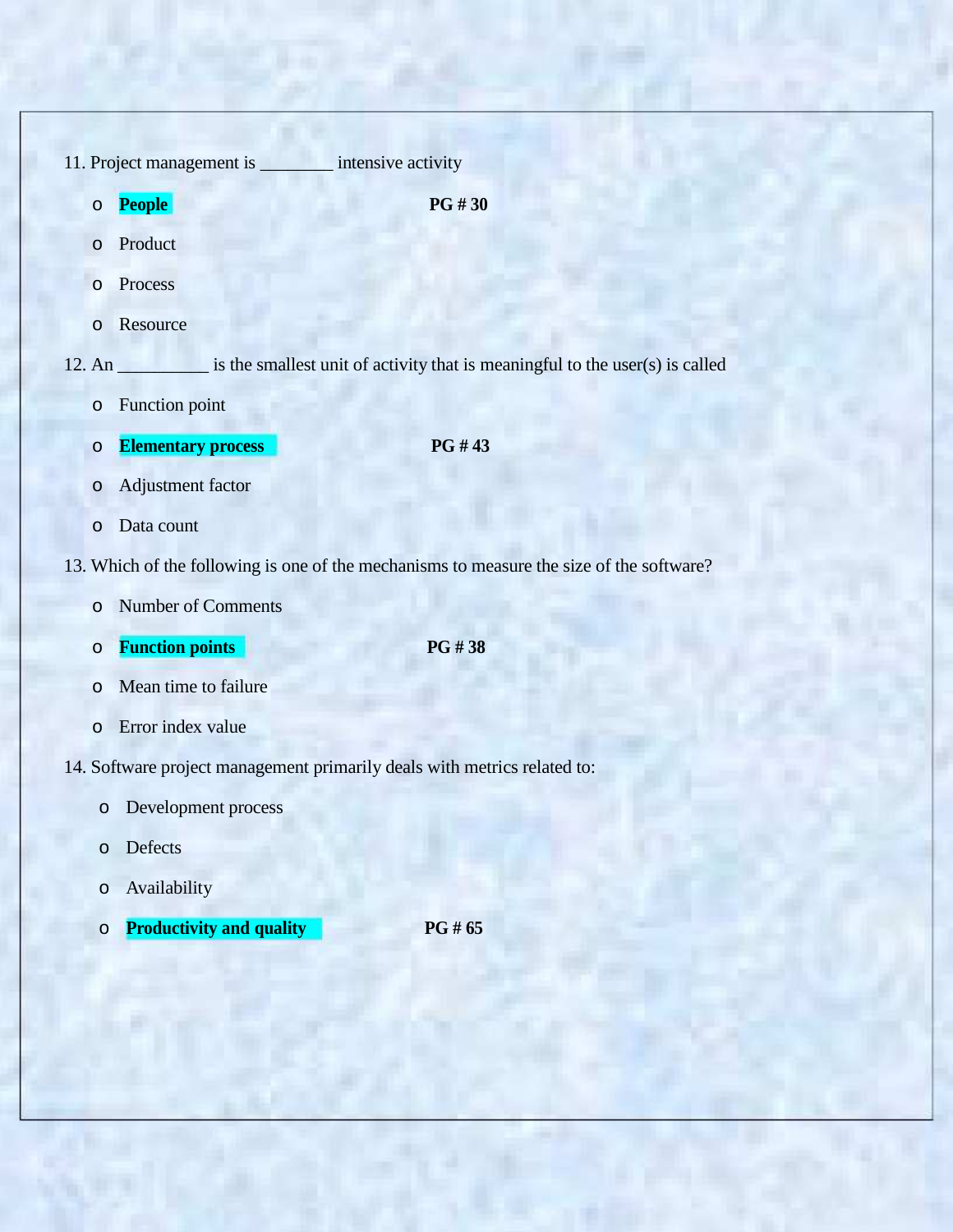15. In context of individual control charts, if a single metrics value lies outside UNPL, it means that process is:

- o Within the control
- o **Out of the control PG # 77**

- o Normalized
- o Not normalized

16. \_\_\_\_\_\_\_\_\_\_\_\_\_\_\_\_ distributes estimated effort across the planned project duration by allocating the effort to specific software engineering tasks

- o Project tracking
- o Project compartmentalization
- o **Project scheduling PG # 92**
- o Project Estimation
- 17. In context of degree of rigor, TSS stands for:
	- o **Task set selector PG # 96**
	- o Tasks set in schedule
	- o Time set selector
	- o Time set in schedule
- 18. When more than one users interpret the same requirement in different ways then we can say that the requirement is:
- o **Unambiguous PG # 71**
	- o Incomplete
	- o Incorrect
	- o Ambiguous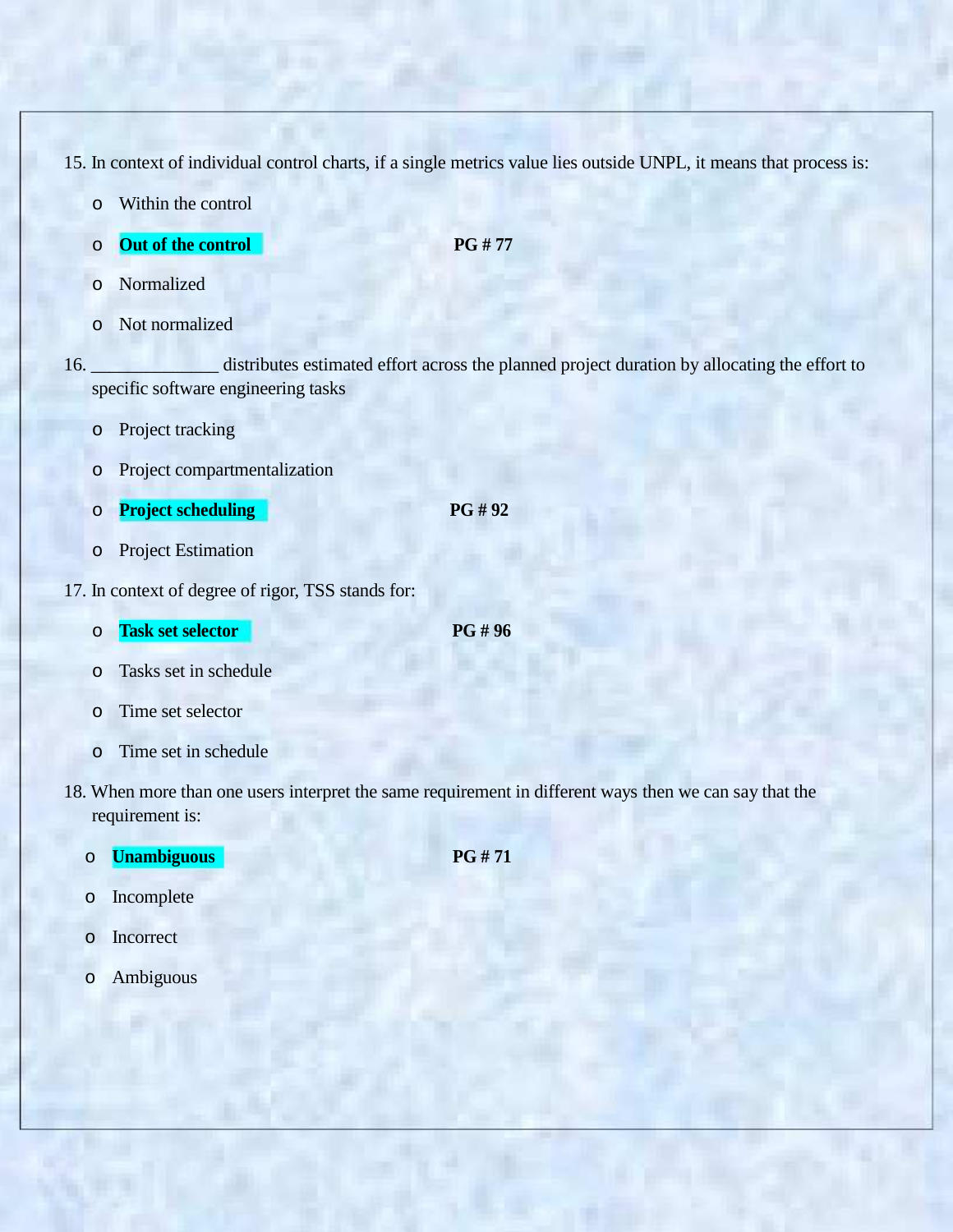19. Degree of uncertainty that the product will meet its requirements and be fit for its intended use is:

- o Resource risk
- o Cost risk
- o Schedule risk
- o **Performance risk PG # 87**

- 20. Software project scheduling is an activity that distributes estimated effort across the planned project duration by allocating the **we consider the set of specific software engineering tasks.** 
	- o **Effort PG # 92**

- o Budget
- o Space
- o Resources
- 21. If a company is at CMM level 3 then it implicitly means that it is performing all the KPAs of
	- o Level 1
	- o **Level 2 and Level 3**
	- o Level 3 alone
	- o Level 1 and level 3
- 22. \_\_\_\_\_\_\_\_\_\_\_\_\_\_\_\_\_ is a document driven model because a set of documents is produced at each level of the model.
	- o **Waterfall model PG # 16**

- o Rapid Prototyping Model
- o Incremental Model
- o None of the given

The Waterfall Model is a documentation-driven model. It therefore generates complete and comprehensive documentation and hence makes the maintenance task much easier.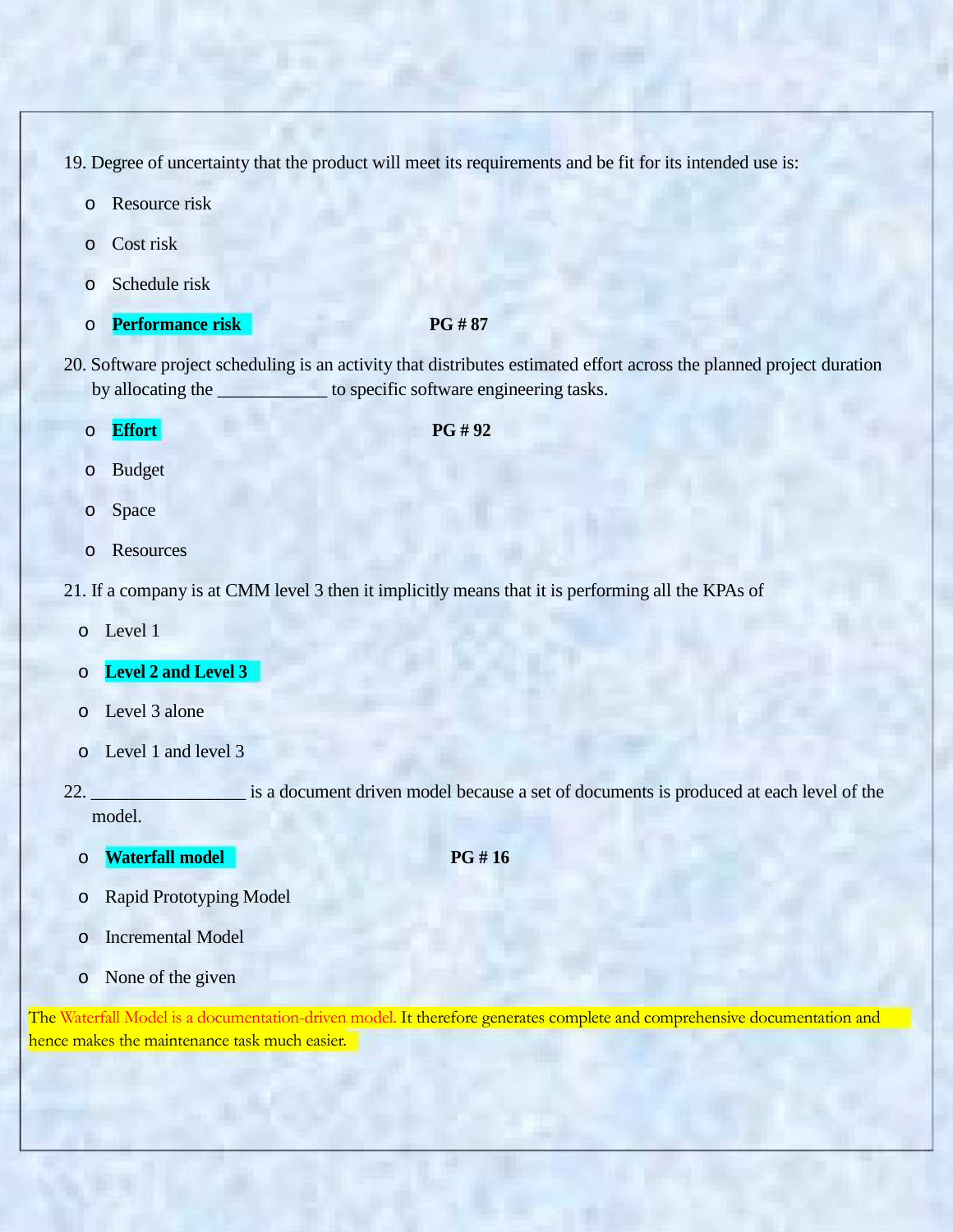23. Which of the following questions is not addressed when the W5HH principle is applied?

o **What will be done by whom? PG # 35**

- o Why is the system being developed?
- o Where are they organizationally located?
- o How much of each resource is required?
- 24. The extent to which a program satisfies its specification and fulfills the customer's mission objectives is said to be achieving the:
	- o Usability
	- o Efficiency
	- o Reliability
	- o **Correctness PG # 67**
- 25. MTTC is the abbreviation of:
	- o Measured time to change
	- o Mean time to collaborate
	- o **Mean time to change PG # 68**
	- o Measure time to cope
- 26. Although there are many different models developed by different researchers for estimation, all of them share which one of the following basic structure

### $E = 3.2$  (KLOC)1.05

- $\overline{\mathbf{E}} = \mathbf{A} + \mathbf{B}^* (\mathbf{ev})^c$
- o  $E = [LOC x BO. 333/P] x (1/t4)$
- o None of the given

**PG # 81**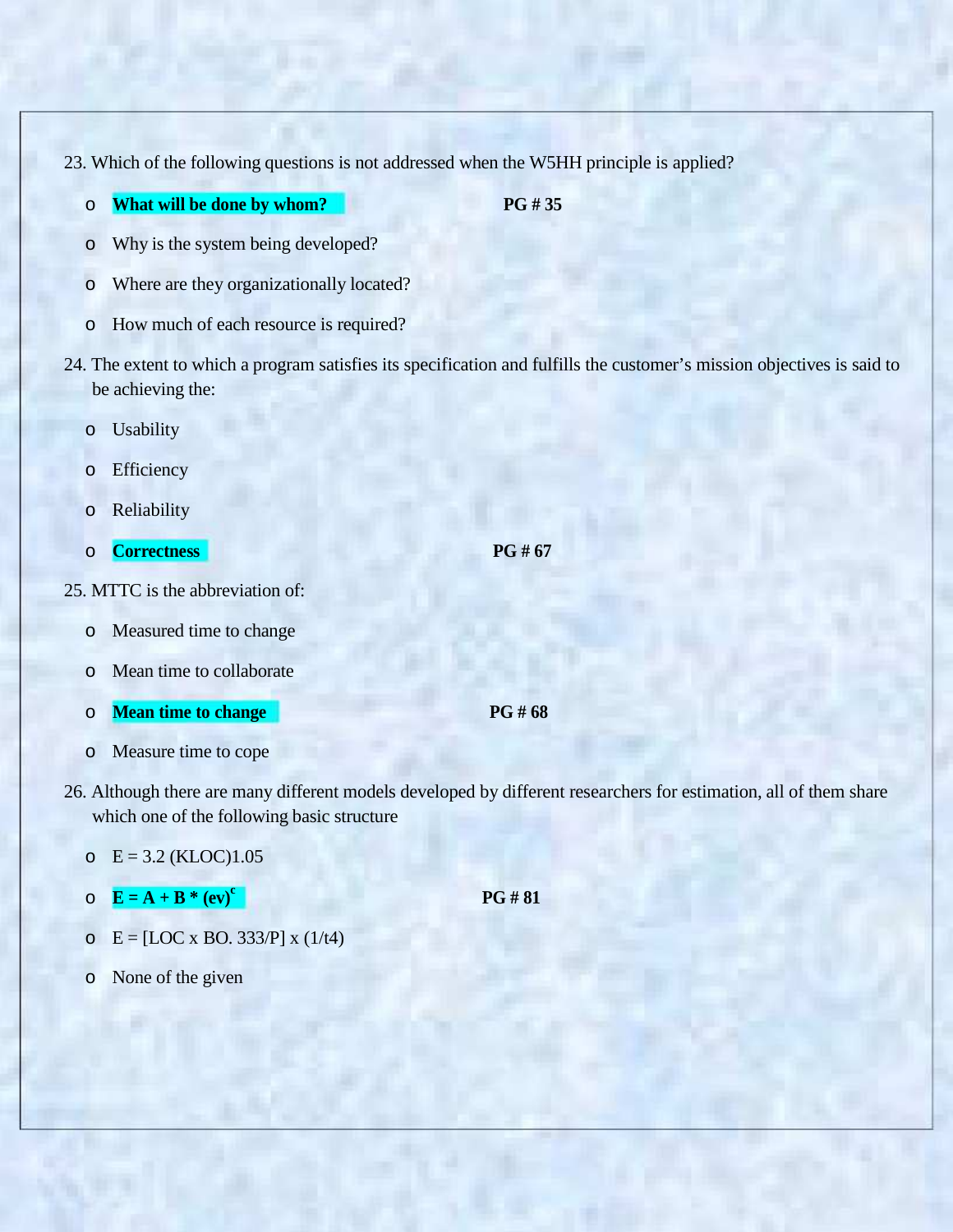27. Risk Analysis and management involves addressing the following concerns **except:**

- o What change might cause the risk to strike?
- o What thing may go wrong in future?
- o What can happen if the web interface of the company's website will change?
- o **What is the nature of software domain? PG # 84**

Risk analysis and management involves addressing the following concerns: 1. Future – what risks might cause the project to go awry 2. Change – what change might cause the risk to strike • How changes in requirements, technology, personnel and other entities connected to the project affect the project

3. Choice – what options do we have for each risk

28. Which of the following is not one of the characteristics to describe a KPA?

- o **Resources PG # 13**
- o Goals
- o Activities
- o Commitments
- 29. Which one of the following is NOT an object oriented life cycle model?
	- o Extreme Programming
	- o Fountain Model
	- o Rational Unified Process (RUP) model
	- o **Rapid Application Development Model PG # 23 to 24**

30. \_\_\_\_\_\_\_\_\_\_\_\_ is NOT one of the generic structural paradigms proposed by Constantine.

- o Closed paradigm
- o Random paradigm
- o **Hybrid paradigm PG # 32**

o Synchronous paradigm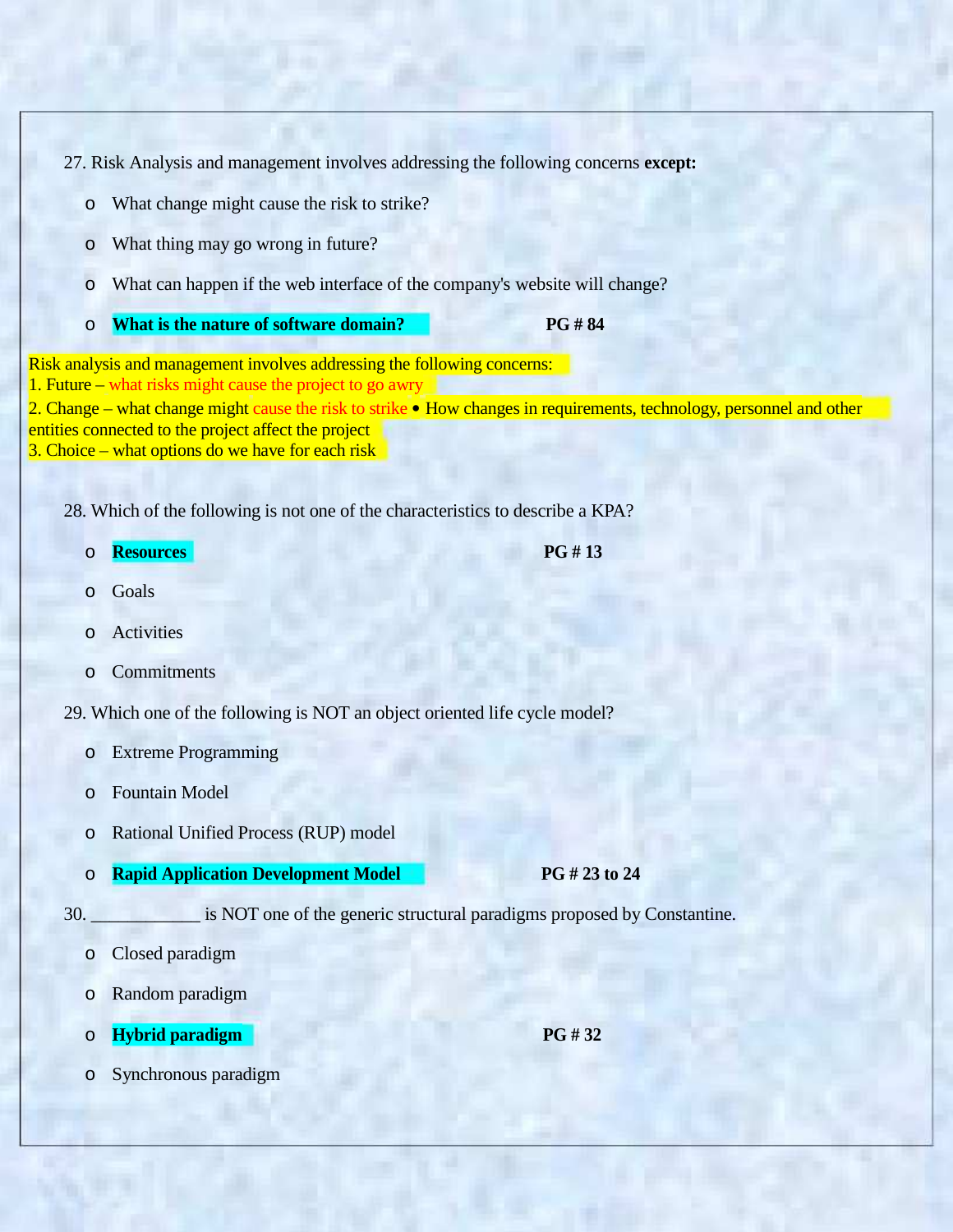31. The degree to which software performs its function is called

- o Maintainability
- o **Correctness PG # 68**

- o Integrity
- o Interoperability
- 32. A system for which the physical or intellectual skills required to learn the system are low, is called highly \_\_\_\_\_\_ system
	- o Available
	- o **Usable PG # 69**

- o Maintainable
- o Flexible
- 33. Risk mitigation involves
	- o Reducing the impact of risk
	- o **Reducing the risk management plan**
	- o Redesigning the contingency plan
	- o Performing the risk analysis again

34. A schedule developed at early stages of project planning is called:

o **Macroscopic PG # 92**

- o Beta
- o Visionary
- o Concrete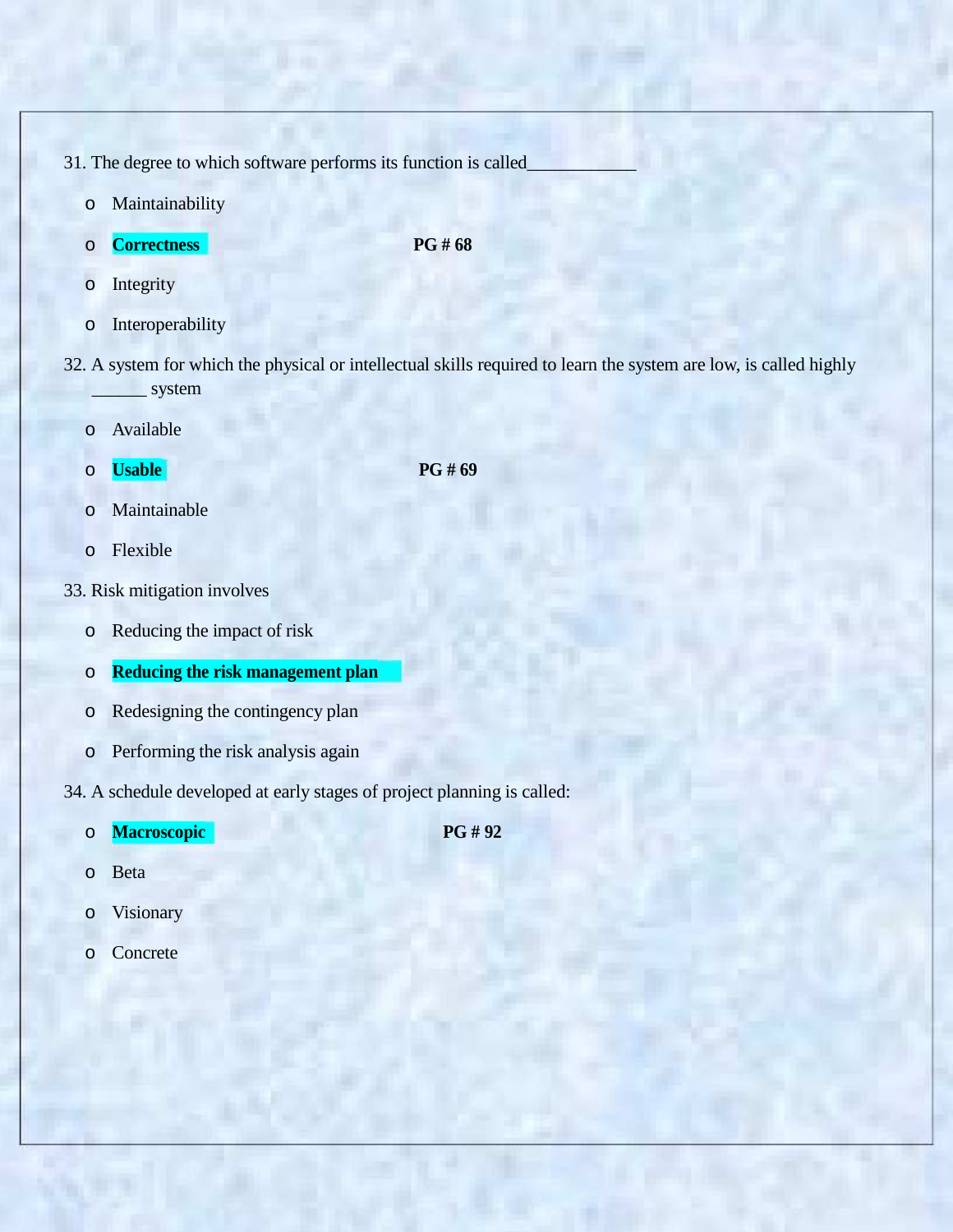- 35. For a project, if value of TSS is 0.9, then the degree of rigor for this project will be:
	- o Strict
	- o Structured
	- o **Casual PG # 97**
	- o Strict or Structured
- 36. In context of function point analysis, El stands for \_
	- o Export input
	- o Expert input
	- o External inline
	- o **External inpu**t **PG # 49**
- 37. The rapid application development model is
	- o Another name for component-based development.
	- o A useful approach when a customer cannot define requirements clearly
	- o **A high speed adaptation of the linear sequential model. PG # 19**
	- o All of the given
- 38. If an experienced user has to take an extensive training of software before use and he/she still finds difficulty to use it, we can say there may be issues related to the
	- o **Usability PG # 67**

- o Portability
- o Correctness
- o Reliability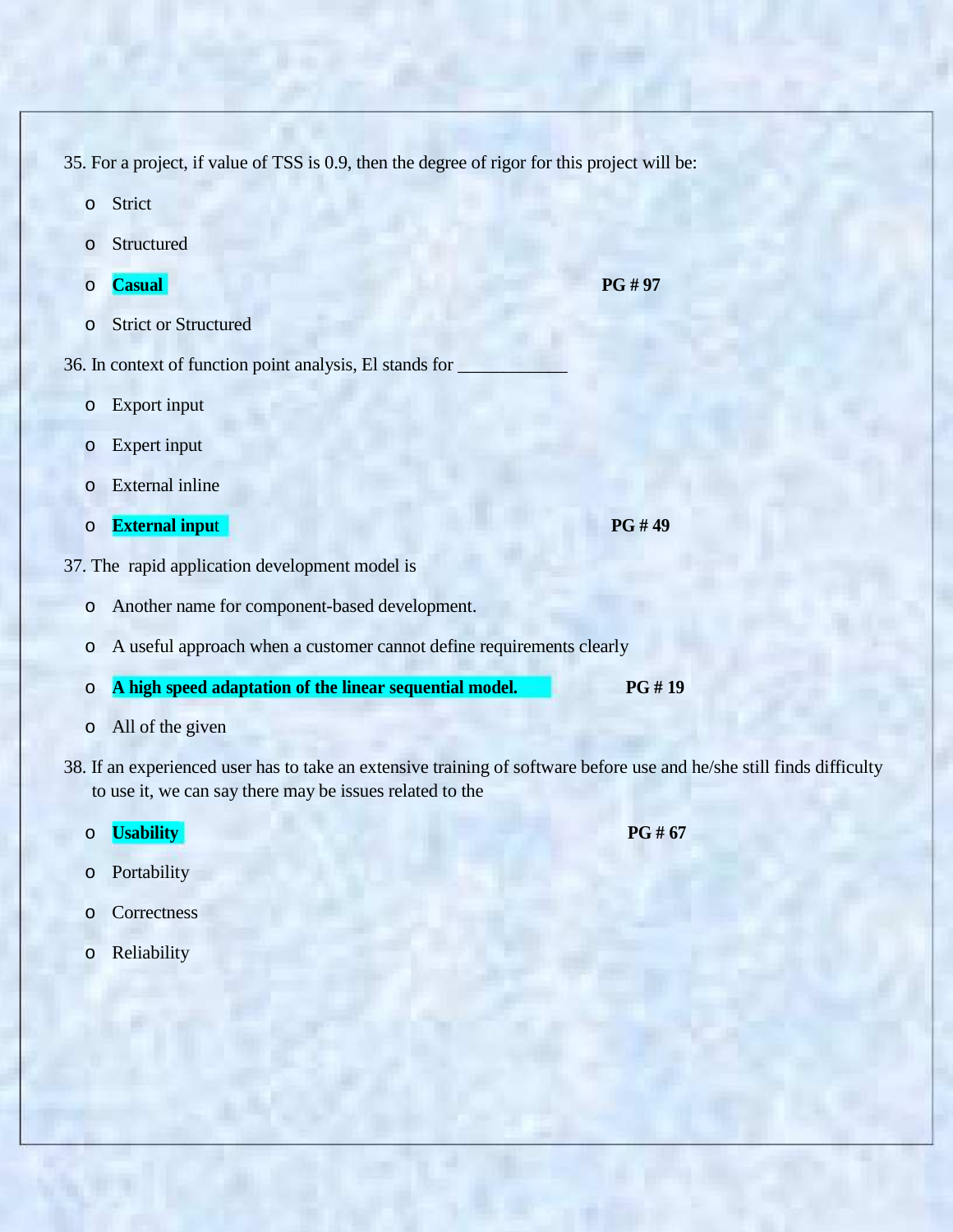- 39. Defect Removal Efficiency (DRE) can be measured by \_\_\_\_\_\_\_\_\_ where **E** is **Errors found delivery** and **D** is **error found after delivery** (typically within the first year of operation):
	- o **DRE= E/(E+D) PG # 69**

- $O$  DBE= E (E+D)
- $O$  DBE=  $E1(E+D)$
- o None of the given

40. After building the Decision Tree, following formula is used to find the expected cost for an option is:

- o **Expected Cost= ∑(path probability)i \* (estimated path cost) PG # 83**
- o Expected Cost=  $\Sigma$  (path probability)i / (estimated path cost)
- $\circ$  Expected Cost = (path probability) i + (estimated path cost)
- o Expected Cost=  $\Sigma$  (path probability) i (estimated path cost)
- 41. In which stage of software development loop, we try to find the solution of the problem on technical grounds and base our actual implementation on it.
	- o Implementation
	- o Testing
	- o **Technical Development PG # 10**
- 

- o Technical Design
- 42. The Software Engineering Institute (SEI) has developed a framework to measure the process maturity of software organizations. This framework is known as
	- o Software engineering framework
	- o Software life cycle model
	- o **Capability maturity model PG # 12**
	- o Process engineering framework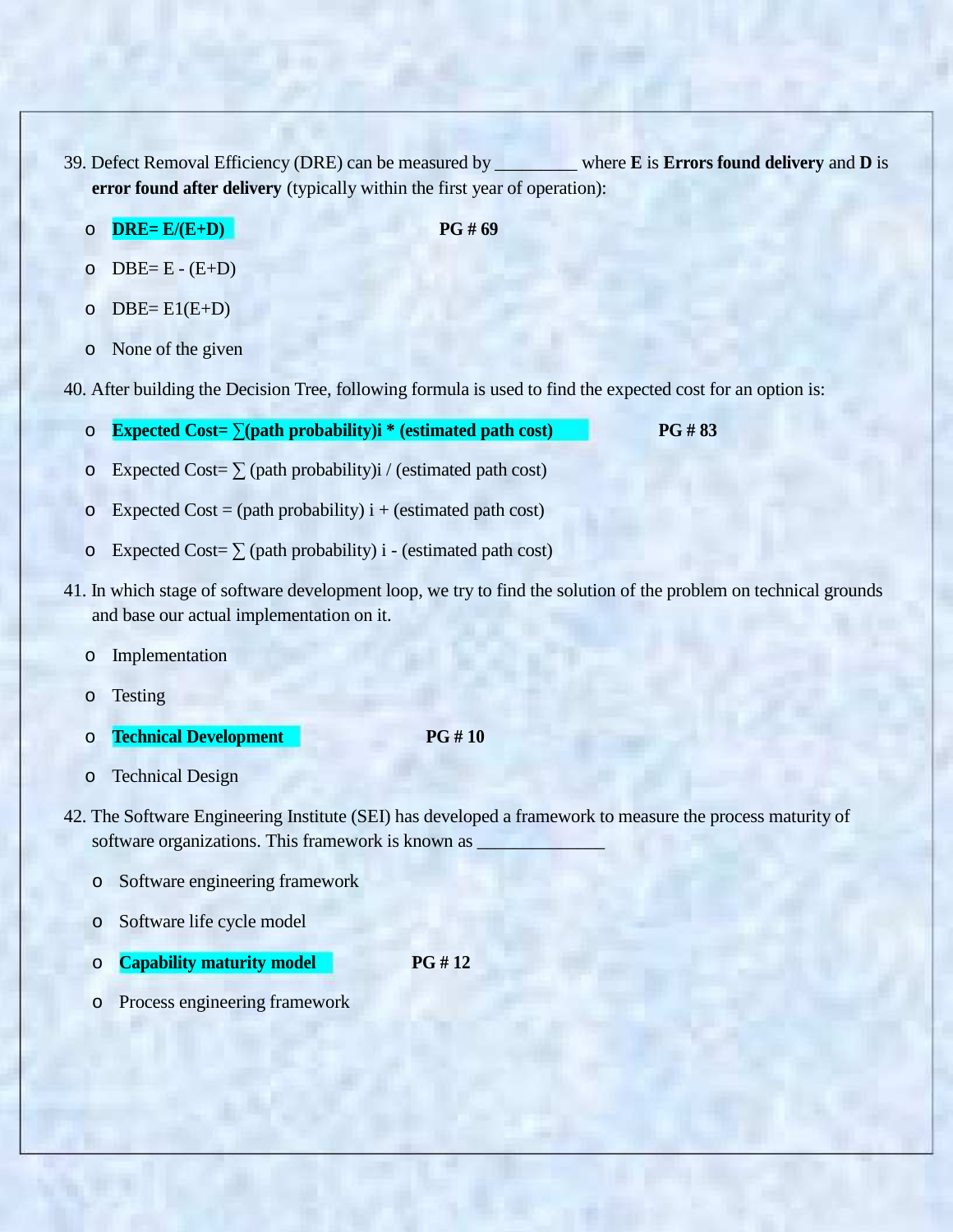43. According to Kraul and Steeter, "Email" is an example of project coordination technique.

- o Formal, impersonal
- o Formal, interpersonal
- o **Electronic communication PG # 33**
- o Interpersonal networking

44. Which of the following is NOT one of the 5 steps defined by Reel to improve the chances of success?

- o Start on the right foot
- o Maintain momentum
- o Make smart decisions
- o **Optimize Product. PG # 35**
- 45. In context of function point analysis, EQ stands for:
	- o External Quotation
	- o **External Inquiry PG # 49**
	- o External Quality
	- o External Interface

46. Degree of uncertainty that the product will meet its requirements and be fit for its intended use is called

o **Performance risk PG # 87**

o Cost risk

 $\mathbb{E}[\mathbf{q}]$ 

- o Support risk
- o Schedule risk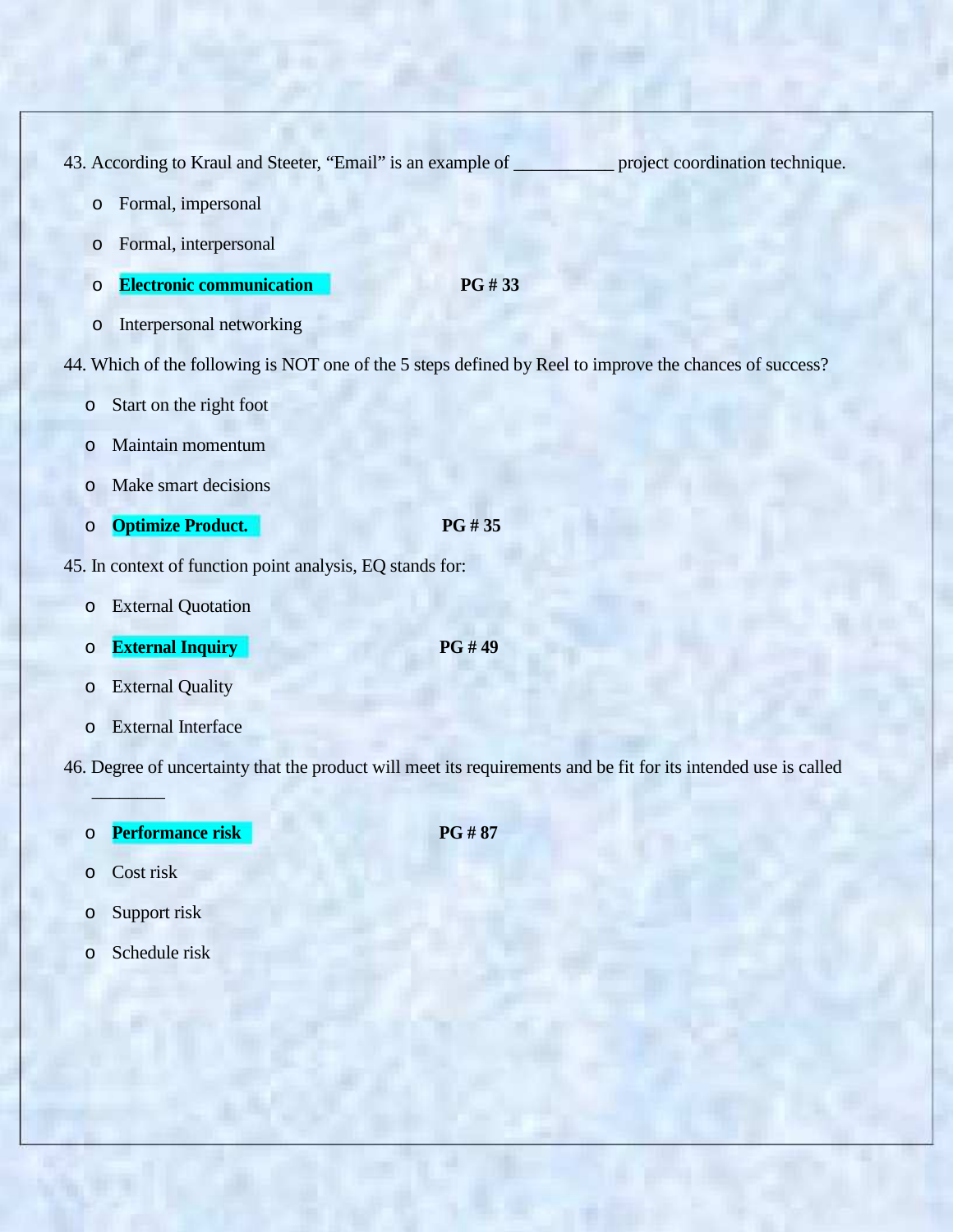47. Evolutionary software process models

o do not generally produce throw away systems

o **All of the given**

- o can easily accommodate product requirements changes
- o are iterative in nature

48. \_\_\_\_\_\_\_\_\_\_\_\_\_\_ is a team organization where there is no permanent leader and task coordinators are appointed for short duration. Decisions on problems and approach are made by group consensus and communication among team is horizontal.

- o **Democratic decentralized (DD) PG # 32**
- o Controlled decentralized (CD)
- o Synchronous paradigm (SP)
- o Controlled centralized (CC)

49. Spiral Model was first proposed by:

- o McCabe
- o **Barry Boehm PG # 20**
- o Robert Cazeman
- o William Smith
- 50. Barry Boehm has suggested a systematic approach (comprising of 7 questions) to project management. It is known as:
	- o **W5HH PG # 35**
	- o WHH5
	- o WHH7
	- o W7HH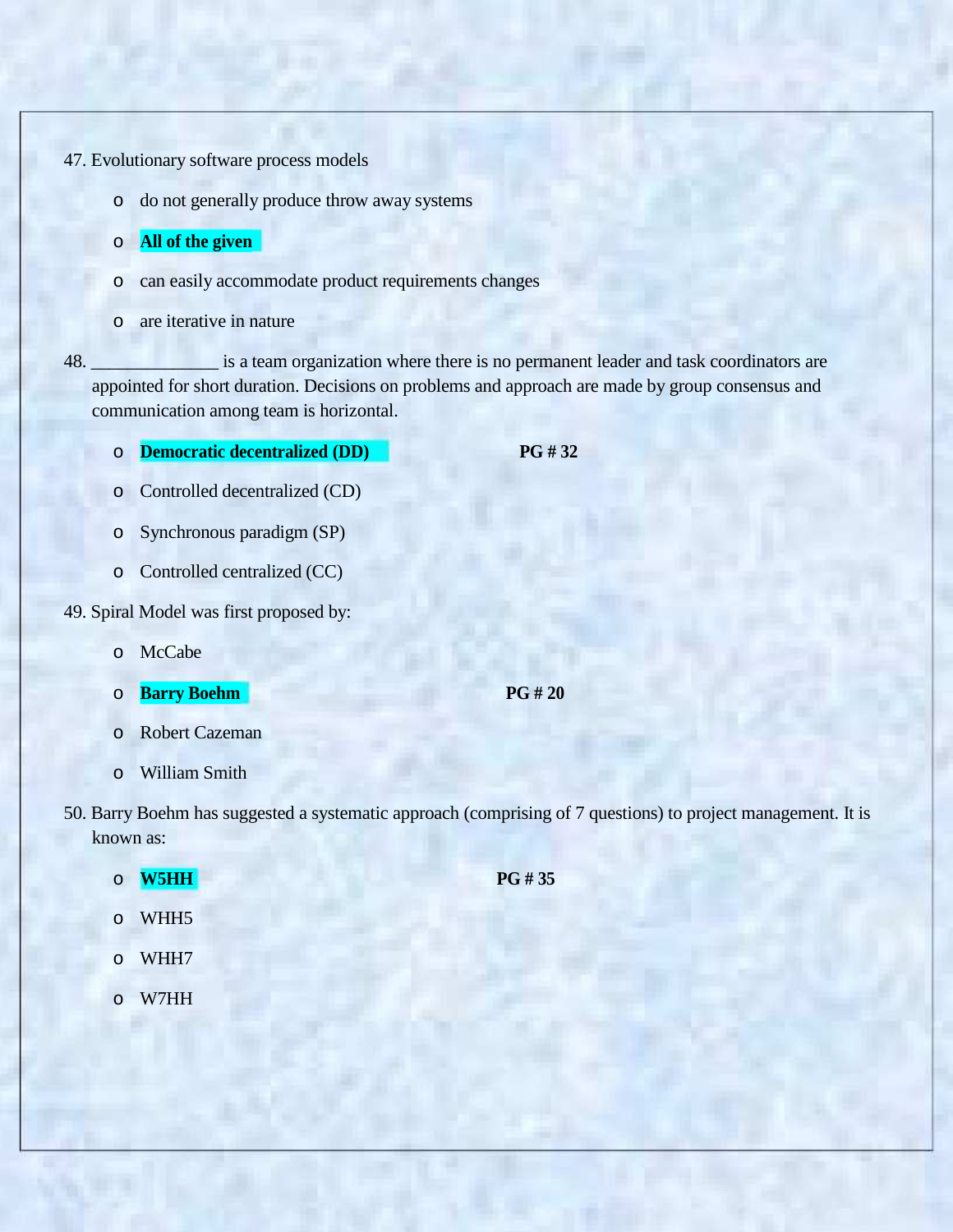- 51. In order to use the data for estimation and drawing conclusions, it must be
	- o Filtered
	- o **Base-lined PG # 72**

- o Stabilized
- o Processed
- 52. The purpose of the feasibility analysis is to determine
	- o Can we use the available state-of-the-art?
	- o Can we implement the given standards?
	- o Can we meet the design constraints?
	- o **Can we build software to meet the scope? PG # 81**
- 53. Which of the following are advantages of using LOC (lines of code) as a size oriented metric?
	- o **LOC is easily computed Click Here For More Detail**
	- o LOC is a language dependent measure.
	- o LOC is a language independent measure.
	- o LOC can be computed before a design is completed.
- 54. Determination of the same is a pre-requisite of all sorts of estimates, including, resources, time, and budget.
	- o software Quality
	- o software Risk
	- o **software scope PG # 80**

o software Management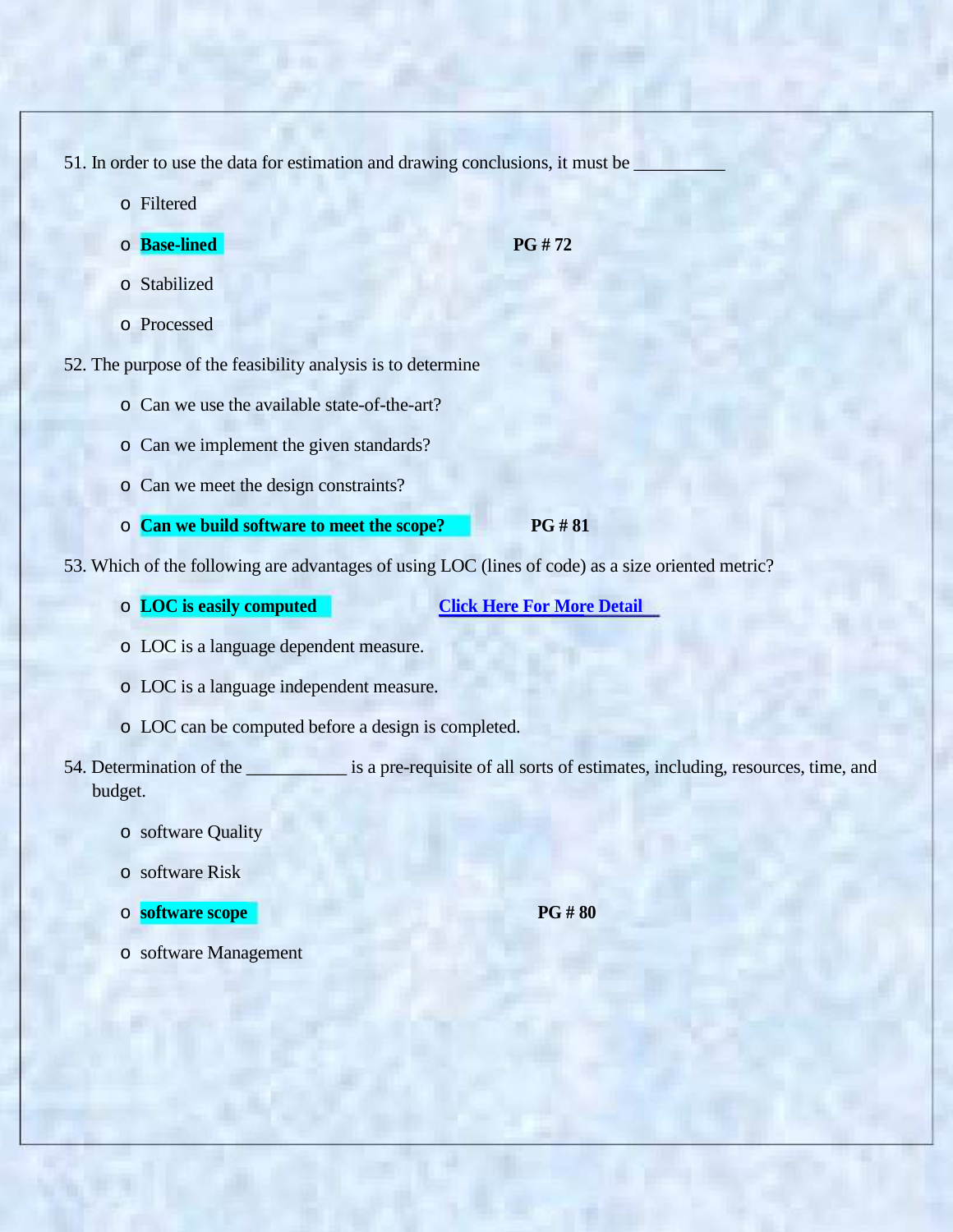55. The most famous of empirical models is the COCOMO (Constructive COst MOdel). It also has many different versions. Which one is the simplest of these versions ?

|     | $C = A + B * (ev)$ <sup>c</sup>                                              |                                                                        |  |
|-----|------------------------------------------------------------------------------|------------------------------------------------------------------------|--|
|     | $\circ$ E = [LOC x B <sup>0.333</sup> /P] <sup>3</sup> x (l/t <sup>4</sup> ) |                                                                        |  |
|     | $C = A + B - (ev)^c$                                                         |                                                                        |  |
|     | $\circ$ <b>E</b> = 3.2 ( <b>KLOC</b> ) <sup>1.05</sup>                       | <b>PG#81</b>                                                           |  |
|     | 56. A good metric system is the one which is                                 |                                                                        |  |
|     | o Simple                                                                     |                                                                        |  |
|     | o Cheap                                                                      |                                                                        |  |
|     | o Adds a lot of value for the management                                     |                                                                        |  |
|     | o All of the given options                                                   | <b>PG#78</b>                                                           |  |
|     |                                                                              |                                                                        |  |
| 57. |                                                                              | is the ability to encourage technical people to produce to their best. |  |
|     | o Planning                                                                   |                                                                        |  |
|     | o Contingency                                                                |                                                                        |  |
|     | o Motivation                                                                 | PG #30                                                                 |  |
|     | o Organization                                                               |                                                                        |  |
|     | 58. Integrity can be measured by the following formula                       |                                                                        |  |
|     | o Integrity = $(1$ -threat) x $(1$ -security)                                |                                                                        |  |
|     | o Integrity = $\sum$ (1+threat) + (1-security)                               |                                                                        |  |

 $\circ$  Integrity =  $\sum$  (1-threat) - (1-security)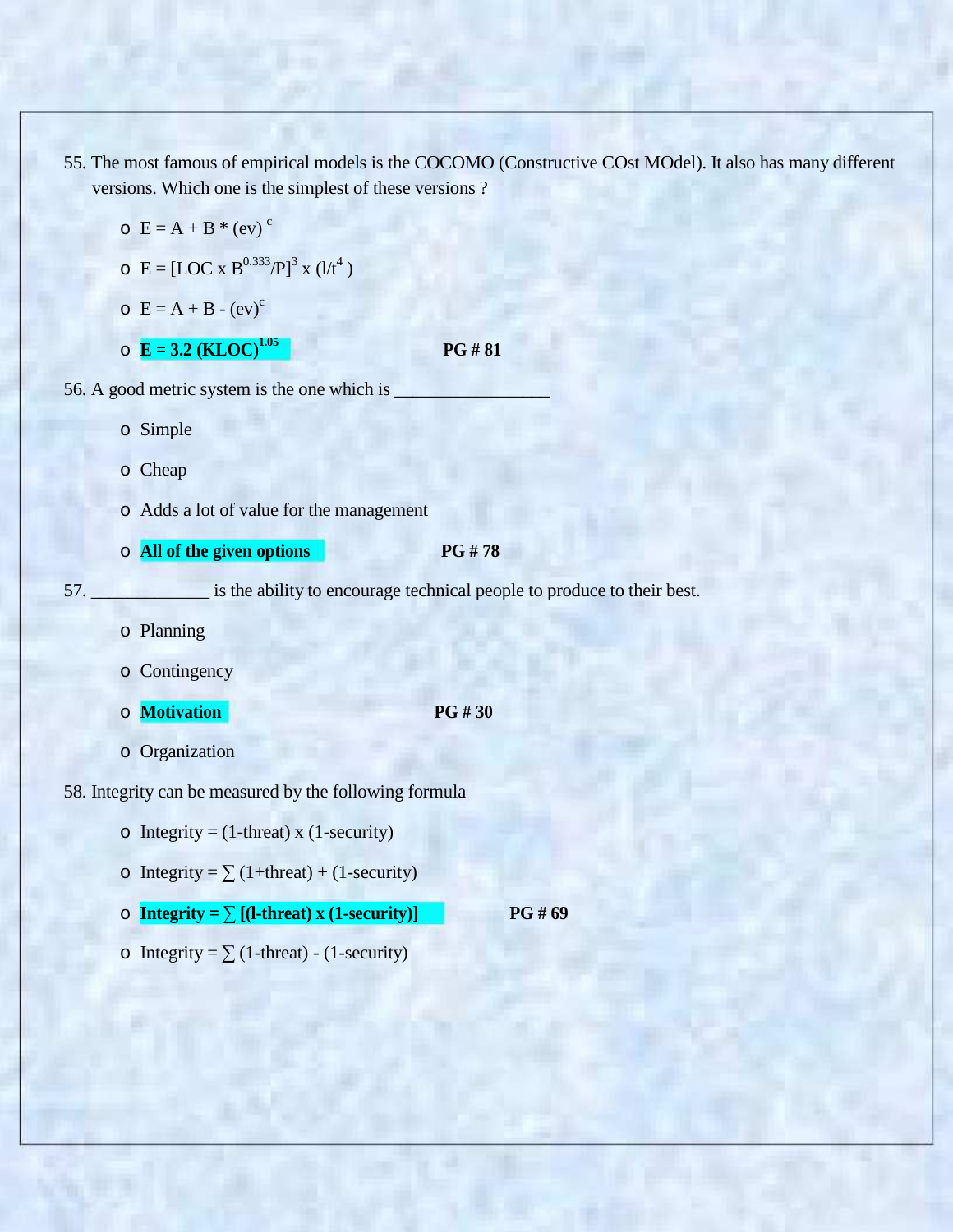59. In measuring Software Process Quality by using control charts, if the gap between the defects reported and defects fixed is increasing, then it means:

o **The product is in unstable condition. PG # 78**

- o The product is in stable condition.
- o The product is ready for shipment.
- o None of the given

If the gap between the defects reported and defects fixed is increasing, then it means that the product is in unstable condition. On the other hand if this gap is decreasing then we can say that the product is in a stable condition and we can plan for shipment.

60. Software feasibility is based on which of the following:

- o **Technology, finance, time, resources. PG # 81**
- o Technical Prowers of the developers
- o Business and marketing concerns.
- o Scope, constraints, market.
- 61. In proactive risk management strategy, the main objective is to
	- o **Avoid risk PG # 84**
	- o Let the risk occur and then take corrective action
	- o Categorize the risk
	- o Normalize the risk

62. \_\_\_\_\_\_\_\_\_\_\_\_\_\_ is one of the reasons of the project failure.

o **Miscommunication** PG # 93

- o Realistic deadline
- o Complete requirement
- o Feasible cost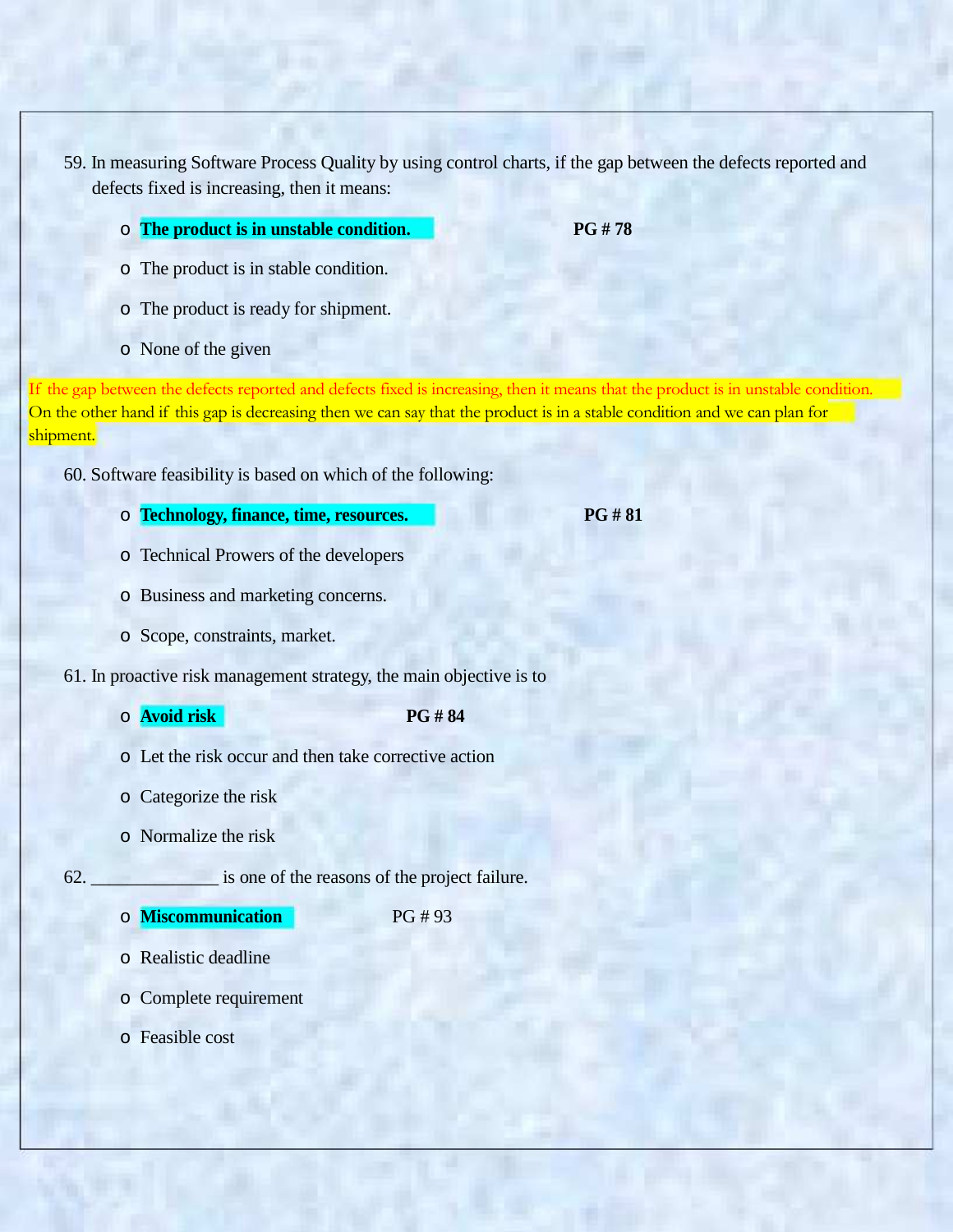63. Which of the following is not a valid reason for measuring software processes, products, and resources?

- o To characterize them
- o To evaluate them
- o **To price them**
- o To improve them

Valid reasons for measuring software processes, products, and resources:

To characterize them, To evaluate them, To improve them

- 64. FP-based estimation techniques require problem decomposition based on
	- o **information domain values**
	- o project schedule
	- o software functions
	- o process activities
- 65. LOC-based estimation techniques require problem decomposition based on
	- o information domain values
	- o project schedule
	- o **software functions**
	- o process activities

66. The problem that threatens the success of a project but which has not yet happened is a

- o Bug
- o Error
- o Fail
- 

### o **Risk Click here for more detail**